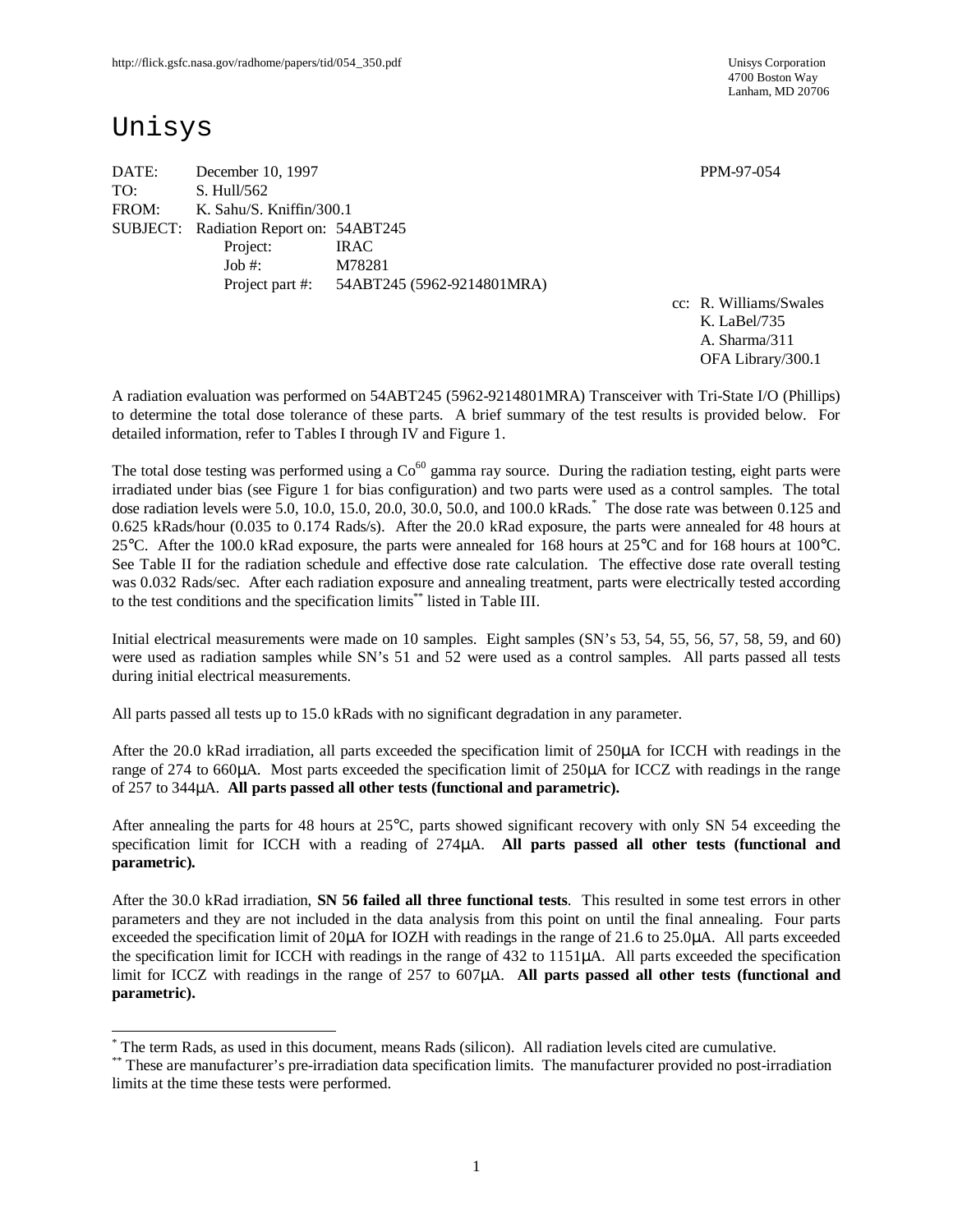After the 50.0 kRad irradiation, **SN 56 continued to fail all 3 functional tests**. Four parts exceeded the specification limit of 20μA for IOZH with readings in the range of 23.7 to 28.4μA. All parts exceeded the specification limit for ICCH with readings in the range of 450 to 1256μA. All parts exceeded the specification limit for ICCZ with readings in the range of 257 to 642μA. **All parts passed all other tests (functional and parametric).**

After the 100.0 kRad irradiation, **SN 56 continued to fail all 3 functional tests**. All parts exceeded the specification limit of 20μA for IOZH with readings in the range of 21 to 73μA. All parts exceeded the specification limit for ICCH with readings in the range of 1.1 to 3.2mA. All parts exceeded the specification limit for ICCZ with readings in the range of 572 to 1537μA. **All parts passed all other tests (functional and parametric).**

After annealing the parts for 168 hours at 25°C, parts showed significant recovery in all sensitive parameters. **SN 56** *passed* **all functional tests and had no other unusual readings**. All parts passed IOZH. One part passed ICCH with all other readings in the range of 362 to 818μA. Three parts passed ICCZ with all other readings in the range of 274 to 415μA. **All parts passed all other tests (functional and parametric).**

After annealing the parts for 168 hours at 100°C, parts showed no rebound effects.

Table IV provides a summary of the test results with the mean and standard deviation values for each parameter after each irradiation exposure and annealing step.

Any further details about this evaluation can be obtained upon request. If you have any questions, please call me at (301) 731-8954.

### \_\_\_\_\_\_\_\_\_\_\_\_\_\_\_\_\_\_\_\_\_\_\_\_\_\_\_\_\_\_\_\_\_\_\_\_\_\_\_\_\_\_\_\_\_\_\_\_\_\_\_\_\_\_\_\_\_\_\_\_\_\_\_\_\_\_\_\_\_\_\_\_\_\_\_\_\_\_\_\_\_\_\_\_\_\_\_\_\_\_\_\_ ADVISORY ON THE USE OF THIS DOCUMENT

The information contained in this document has been developed solely for the purpose of providing general guidance to employees of the Goddard Space Flight Center (GSFC). This document may be distributed outside GSFC only as a courtesy to other government agencies and contractors. Any distribution of this document, or application or use of the information contained herein, is expressly conditional upon, and is subject to, the following understandings and limitations:

(a) The information was developed for general guidance only and is subject to change at any time;

(b) The information was developed under unique GSFC laboratory conditions which may differ substantially from outside conditions;

(c) GSFC does not warrant the accuracy of the information when applied or used under other than unique GSFC laboratory conditions;

(d) The information should not be construed as a representation of product performance by either GSFC or the manufacturer;

(e) Neither the United States government nor any person acting on behalf of the United States government assumes any liability resulting from the application or use of the information.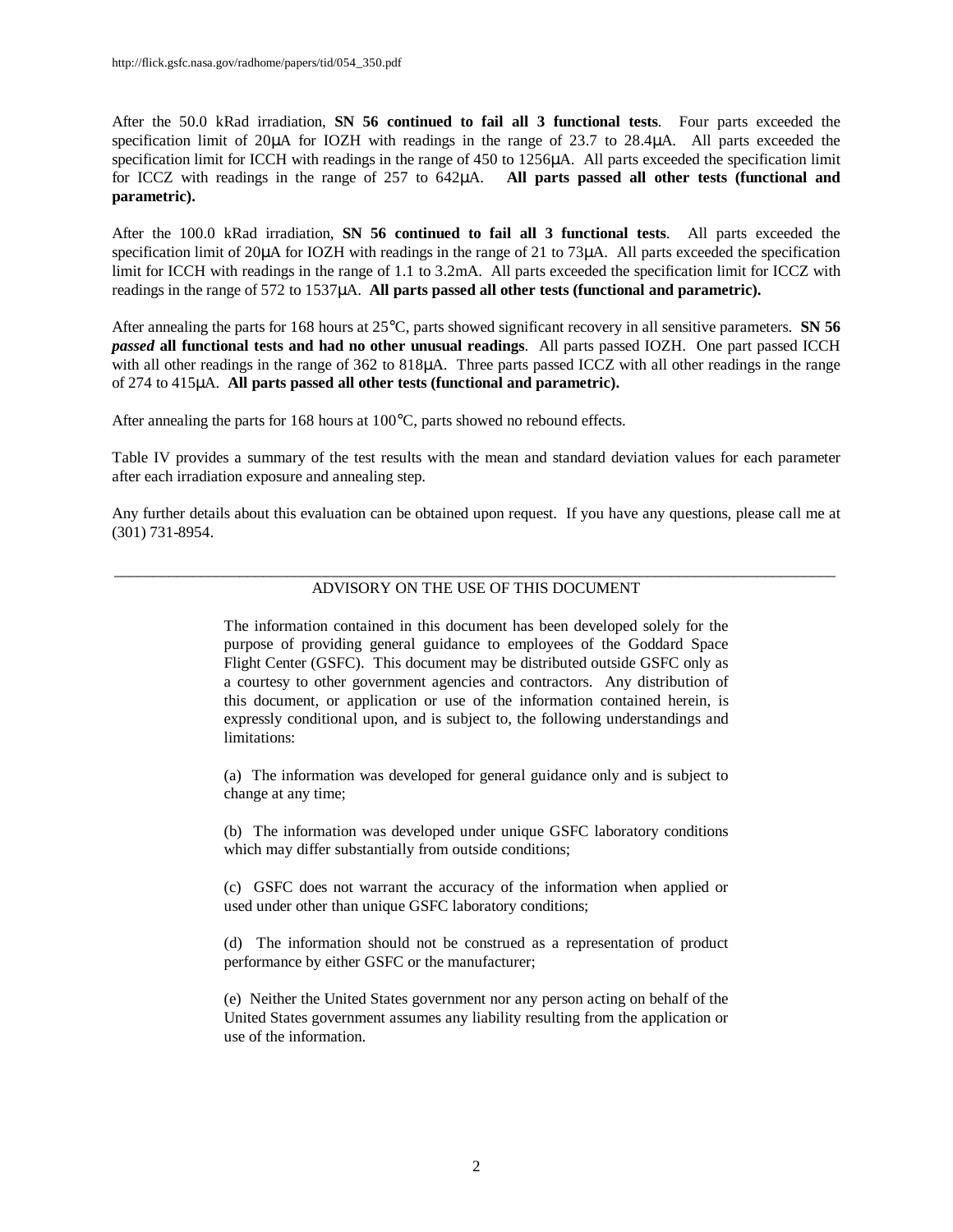

Figure 1. Radiation Bias Circuit for 54ABT245

Note:

1. Resistors are  $2k\Omega \pm 5\%, \frac{1}{4}W$ .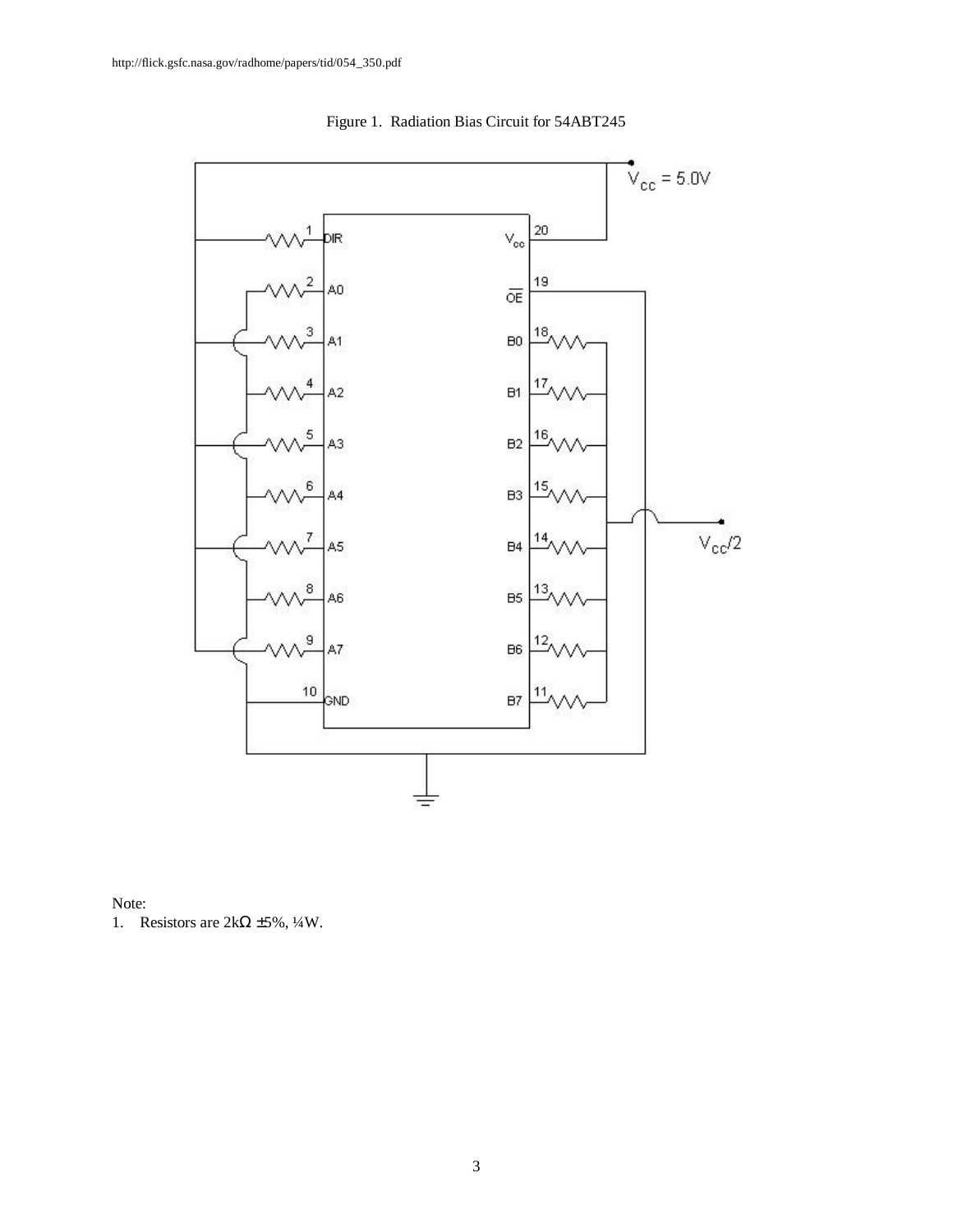| Generic Part Number:                 | 54ABT245                           |
|--------------------------------------|------------------------------------|
| <b>IRAC Part Number</b>              | 54ABT245                           |
| Charge Number:                       | M78281                             |
| Manufacturer:                        | Phillips                           |
| Lot Date Code (LDC):                 | 9722                               |
| <b>Quantity Tested:</b>              | 10                                 |
| Serial Number of Control Samples:    | 51, 52                             |
| Serial Numbers of Radiation Samples: | 53, 54, 55, 56, 57, 58, 59, and 60 |
| Part Function:                       | Transceiver with tri-state I/O     |
| Part Technology:                     | Bipolar                            |
| Package Style:                       | 20 Pin DIP                         |
| Test Equipment:                      | AD540                              |
| Test Engineer:                       | D. Davis                           |

## TABLE I. Part Information

• No radiation tolerance/hardness was guaranteed by the manufacturer for this part.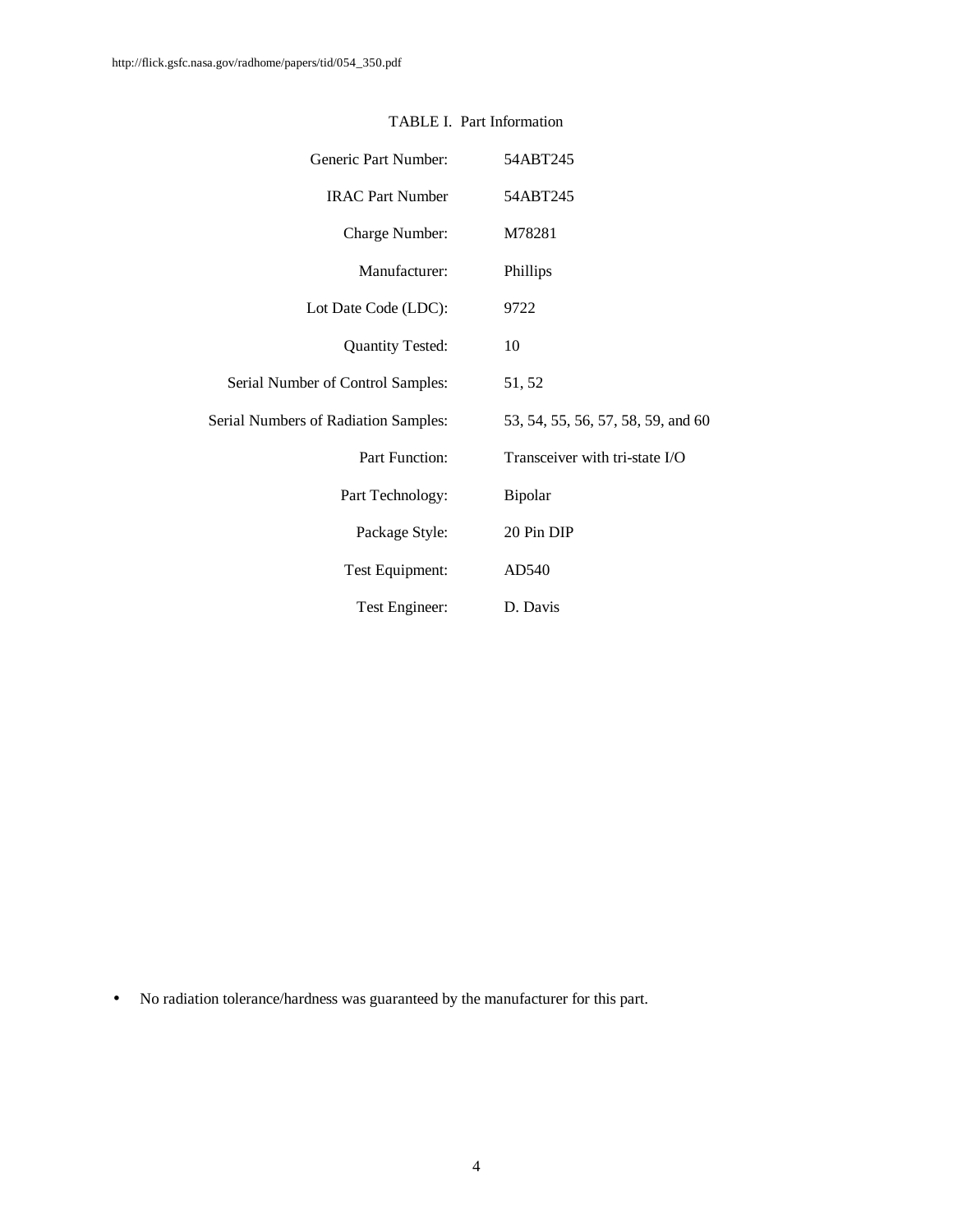| TABLE II. Radiation Schedule for 54ABT245 |  |
|-------------------------------------------|--|
|                                           |  |
|                                           |  |
|                                           |  |
|                                           |  |
|                                           |  |
|                                           |  |
|                                           |  |
|                                           |  |
|                                           |  |
|                                           |  |
|                                           |  |
|                                           |  |
|                                           |  |
|                                           |  |
|                                           |  |
|                                           |  |
|                                           |  |
|                                           |  |
|                                           |  |
|                                           |  |
|                                           |  |
|                                           |  |

Effective Dose Rate = 100,000 RADS/36 DAYS=115.7 RADS/HOUR=0.032 RADS/SEC The effective dose rate is lower than that of the individual radiation steps as it takes into account the interimannealing step.

The interim annealing following the 50.0 kRad step was added due to degradation in the parts. The addition of an interim annealing step better simulates the space environment's lower dose rate for very sensitive devices. This may allow the parts to show satisfactory performance at higher doses or indicate that the part can not be used beyond the previous dose level.

PARTS WERE IRRADIATED AND ANNEALED UNDER BIAS, SEE FIGURE 1.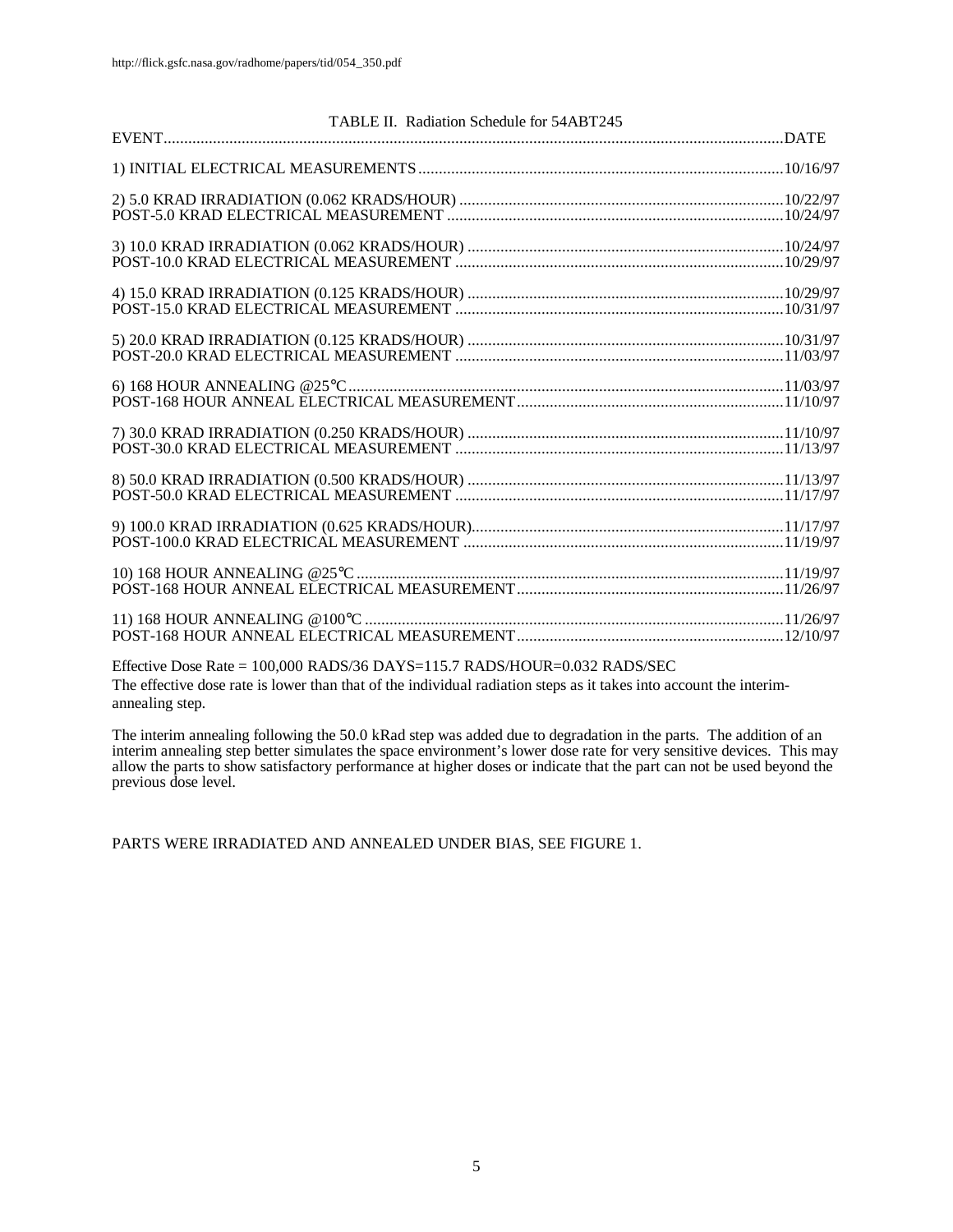| <b>Test</b>    |                  |                                                                                 | Spec.        | Lim.        |
|----------------|------------------|---------------------------------------------------------------------------------|--------------|-------------|
| #              | <b>Parameter</b> | <b>Units Test Conditions</b>                                                    | min          | max         |
| 1              | VOH <sub>1</sub> | $V/V_{IN} = 2.0V$ or 0.8V, $I_{OH} = -3mA$ , $V_{CC} = 4.5V$                    | 2.5          | 4.5         |
| $\overline{2}$ | VOH <sub>2</sub> | $V V_{IN} = 2.0V$ or 0.8V, $I_{OH} = -3mA$ , $V_{CC} = 5.0V$                    | 2.0          | 4.5         |
| 3              | VOH3             | $V V_{IN} = 2.0V$ or 0.8V, $I_{OH} = -24mA$ , $V_{CC} = 4.5V$                   | <b>2.0</b>   | 4.5         |
| $\overline{4}$ | VOL1             | $mV V_{IN} = 2.0V$ or 0.8V, $I_{OH} = 48mA$ , $V_{CC} = 4.5V$                   | $\mathbf{0}$ | 500         |
| 5              | VOL2             | $mV/V_{IN} = 2.0V$ or 0.8V, $I_{OH} = 48mA$ , $V_{CC} = 4.5V$                   | $\mathbf{0}$ | 500         |
| 6              | VOL3             | $mV V_{IN} = 2.0V$ or 0.8V, $I_{OH} = 48mA$ , $V_{CC} = 4.5V$                   | $\mathbf{0}$ | 550         |
| $\overline{7}$ | <b>ITH</b>       | $mN = V_{\text{CC}}$ , $V_{\text{CC}} = 5.5V$                                   | -100         | <b>100</b>  |
| 8              | ШL               | $mA$ $V_{IN}$ = GND, $V_{CC}$ = 5.5V                                            | -100         | <b>100</b>  |
| 9              | <b>IOZH</b>      | $mA VIN = VIH$ or $VII$ , $VIH = 2.0V$ , $VII = 0.8V$ ,                         | $-20.0$      | <b>20.0</b> |
|                |                  | $ V_{\text{OUT}}  = 2.7V, V_{\text{CC}} = 5.5V$                                 |              |             |
| 10             | <b>IOZL</b>      | <b>nm</b> $V_{IN} = V_{IH}$ or $V_{II}$ , $V_{IH} = 2.0 V$ , $V_{II} = 0.8 V$ , | $-20.0$      | 20.0        |
|                |                  | $ V_{\text{OUT}} $ =0.5V, $V_{\text{CC}}$ = 5.5V                                |              |             |
| 11             | <b>ICCH</b>      | $mA$ $V_{IN}$ = $V_{CC}$ or GND, $I_{OUT}$ = 0A, $V_{CC}$ = 5.5V                | $\mathbf{0}$ | <b>250</b>  |
| 12             | ICCL             | $mA V_{IN} = V_{CC}$ or GND, $I_{OUT} = 0A$ , $V_{CC} = 5.5V$                   | $\mathbf{0}$ | 30          |
| 13             | ICCZ             | $mA$ $V_{IN}$ = $V_{CC}$ or GND, $I_{OUT}$ = 0A, $V_{CC}$ = 5.5V                | $\mathbf{0}$ | 250         |

## Table III. Electrical Characteristics of 54ABT245 /1

| <b>Functional Tests</b> |                    |                 |       |                  |  |  |  |  |  |  |  |
|-------------------------|--------------------|-----------------|-------|------------------|--|--|--|--|--|--|--|
| Test #                  | $\rm ^{\prime} cc$ |                 | ' IH  | <b>Frequency</b> |  |  |  |  |  |  |  |
|                         | 4.50V              | $0.0\mathrm{V}$ | 4.50V | 1.000MHz         |  |  |  |  |  |  |  |
|                         | 5.00V              | $0.0\mathrm{V}$ | 5.00V | 1.000MHz         |  |  |  |  |  |  |  |
|                         | 5.50V              | $0.0\mathrm{V}$ | 5.50V | 1.000MHz         |  |  |  |  |  |  |  |

### Note:

1/ These are the manufacturer's non-irradiated data sheet specification limits. No post-irradiation limits were provided by the manufacturer at the time the tests were performed.